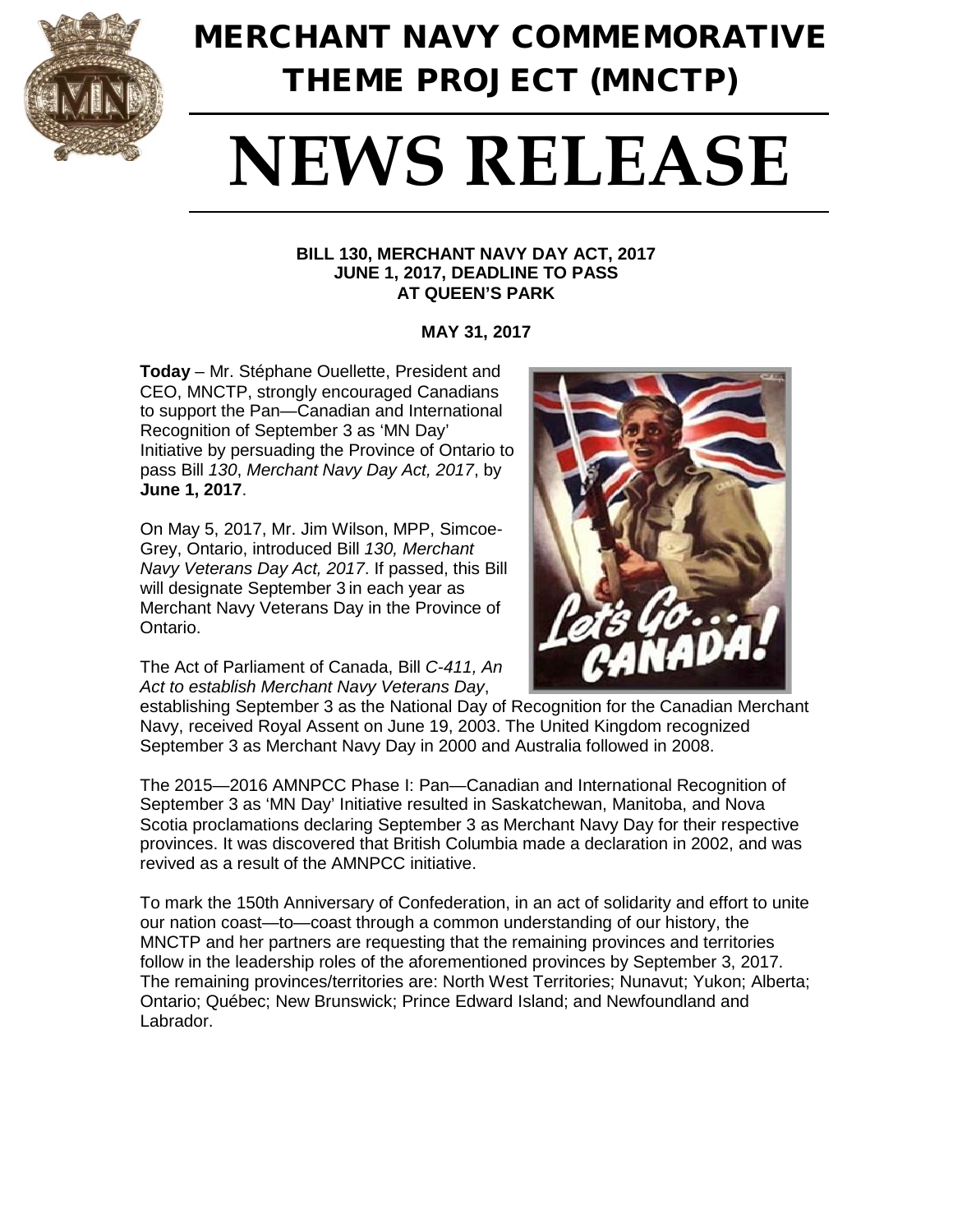#### **Quote**

*"The MNCTP and her partners believe that a pan—Canadian and international recognition of our Allied Merchant Navy and American Merchant Marine, under common veterans' and maritime themes, will encourage the building of closer relations, a sharing of democratic traditions, and social values, across our communities, provinces/territories, and other nations of the world. Indeed, the sacrifices and contributions made by our veterans form the very bedrock on which our democratic institutions are built, and provides us with the freedoms so many of us take for granted today."*

*– Mr. Stéphane Ouellette, President and CEO, MNCTP*

#### **Quick Facts**

- On September 3, 2013, the Right Honourable Justin Trudeau, the Right Honourable Stephen Harper, and the Honourable Thomas Mulcair, were the first Canadian Party Leaders to officially recognize the contributions and sacrifices of the Canadian, Allied Merchant Navy, and American Merchant Marine as the mainstay of the Allied Forces victories in both WWI and WWII.
- On September 3, 1939, the United Kingdom and France declared war on Germany. As an immediate act of retaliation, the passenger ship SS Athenia was torpedoed and sunk by a German U—boat in the northwestern sector of Ireland. She was carrying 1,103 passengers, including 500 Jewish refugees, 469 Canadians, 311 Americans, 72 British citizens, along with 315 of her crew. However, 98 passengers and 19 of her crew were killed. Fifty-four were Canadians, including Stewardess Hannah Baird, and 28 were American citizens. The first casualties of WWII were Canadian and American civilians.

#### **Associated Links**

Merchant Navy Veterans Day Act, 2017 Introduced at Queens' Park on May 5, 2017:

- [Wilson introduces Merchant Navy Day Act, 2017](http://www.jimwilsonmpp.com/newsroom/press-releases)
- [Bill 130, Merchant Navy Veterans Day Act, 2017](http://www.ontla.on.ca/web/bills/bills_detail.do?locale=en&Intranet=&BillID=4836)
- [Introduction of MN Bill Video \(on YouTube\)](https://www.youtube.com/watch?v=9ip1HsTsaq0)

Act of Parliament of Canada and Existing MN Provincial Proclamations:

- Bill *C-411*, *[An Act to establish Merchant Navy Veterans Day](http://www.alliedmerchantnavy.com/documents/Merchant-Navy-Veterans-Day-Act.pdf)* (Parliament of Canada Act—June 23, 2003)
- [Merchant Navy Day Proclamation by the Province of Nova Scotia](http://www.alliedmerchantnavy.com/mnctp/messages/canada/provinces/documents/Nova-Scotia-Merchat-Navy-Day.pdf) (September 3, 2016)
- **[Merchant Navy Day Proclamation by the Province of Manitoba](http://www.alliedmerchantnavy.com/mnctp/messages/canada/provinces/images/manitoba-mn-proclamation.jpg)** (September 3, 2015)
- [Merchant Navy Day Proclamation by the Province of Saskatchewan](http://www.alliedmerchantnavy.com/mnctp/messages/canada/provinces/documents/mnd-certificate-of-recognition-saskatchewan.pdf) (September 3, 2015)
- **[Merchant Navy Veterans Day Proclamation by the Province of British Columbia](http://www.qp.gov.bc.ca/statreg/oic/2004/procs/MerchantNavy.htm)** (October 11, 2002)

Messages of Gratitude from Canada's Party Leaders;

- [The Right Honourable Justin Trudeau](http://www.alliedmerchantnavy.com/mnctp/messages/canada/hoc/jtrudeau.html) Prime Minister of Canada—2016
- **[The Right Honourable Stephen Harper](http://www.alliedmerchantnavy.com/mnctp/messages/canada/hoc/legacy/sharper.html)** Prime Minister of Canada—2014
- **[The Honourable Tom Mulcair](http://www.alliedmerchantnavy.com/mnctp/messages/canada/hoc/tmulcair.html)** Leader of the NDP—2016